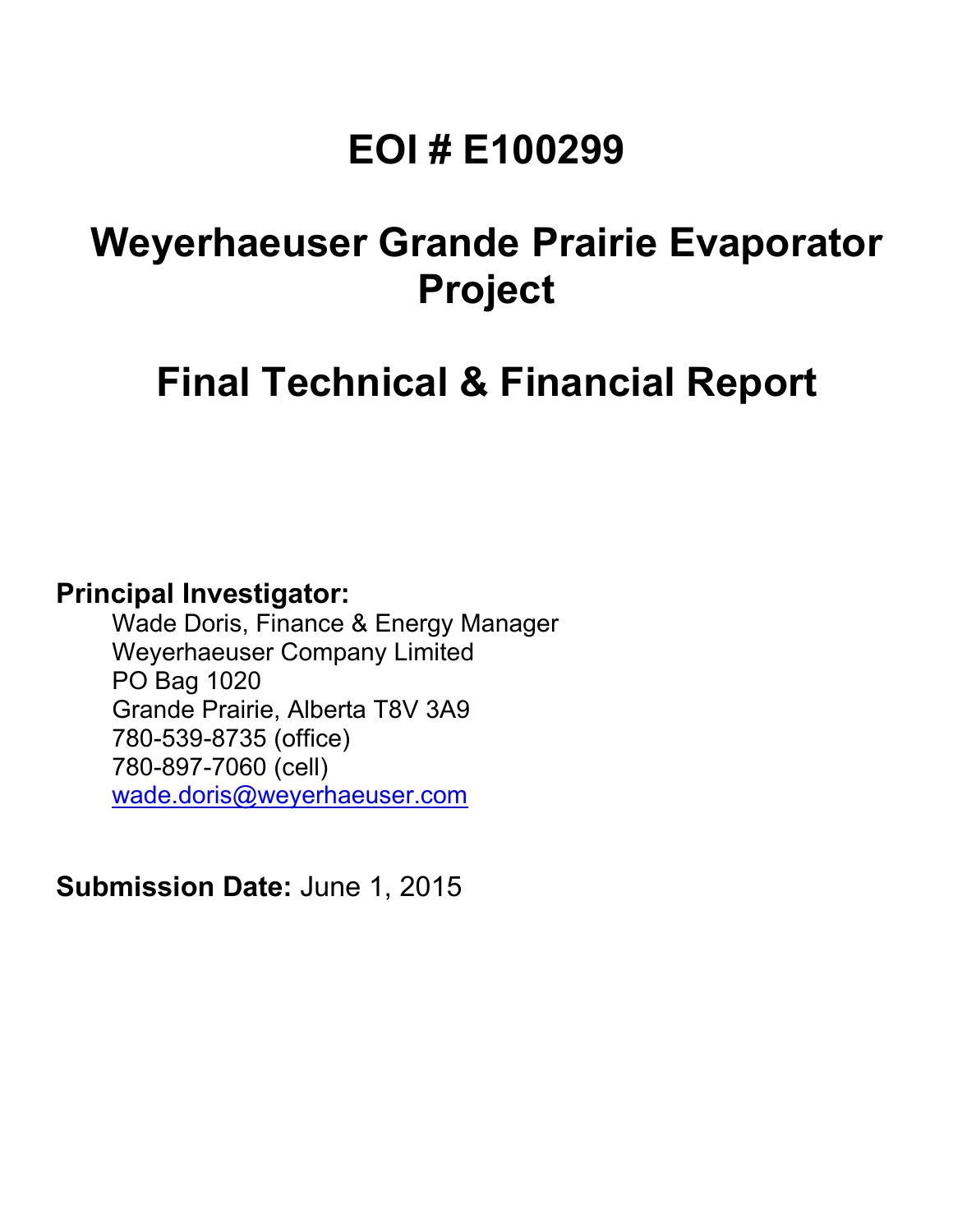#### **Abstract & Keywords** (for the CCEMC website – can be up to 500 words)

Weyerhaeuser Company Limited, at its Grande Prairie Alberta pulpmill, replaced its 5-effect evaporator plant with a new state-of-the-art, high efficiency 7-effect evaporator plant. The new evaporator plant will significantly reduce greenhouse gas emissions by utilizing less steam and generating additional green power for export to the Alberta power grid. The project has many other environmental and operational benefits, such as a decrease in water usage for the mill and an increase in high quality NBSK pulp production.

The new evaporator plant started up in November, 2012 and the benefits were realized quickly. The project was the last phase in a series of three large projects aimed at replacing the Chemical Recovery & Utilities section of the mill with new start-of-the art, high efficiency assets. The mill is now a net energy exporter for the north-west region of the province.

#### **Original Project Goals & Project Final Outcomes**

|                 | <b>Original Project Goals</b>                                                                                 | <b>Project Final Outcomes</b>                                                                                                                                                                                                                                                                                                                                                                                                                    |
|-----------------|---------------------------------------------------------------------------------------------------------------|--------------------------------------------------------------------------------------------------------------------------------------------------------------------------------------------------------------------------------------------------------------------------------------------------------------------------------------------------------------------------------------------------------------------------------------------------|
| <b>Cost</b>     | The estimated project costs<br>$\bullet$<br>during the planning stage of the<br>project was \$72,550,528      | Final project costs came in at<br>\$81,791,227.<br>This was 12.7% over the original<br>estimate and driven by the primary<br>vessel delivery delays and significant<br>competition for trades labour in the<br>region.<br>The CCEMC contribution of \$5 million<br>was $\sim$ 6% of the final project costs                                                                                                                                      |
| <b>Schedule</b> | The estimated project startup<br>$\bullet$<br>date during the planning stage of<br>the project was June, 2012 | The new Evaporator plant started up<br>$\bullet$<br>successfully on November 18, 2012.<br>This $\sim$ 5 month start up delay was due<br>to the primary vessels being delivered<br>later than planned. There were delays<br>leaving the port in Asia and then delays<br>on delivery from the U.S. where the<br>vessels landed in North America.<br>There were minor delays towards the<br>end of the project due to a skilled<br>labour shortage. |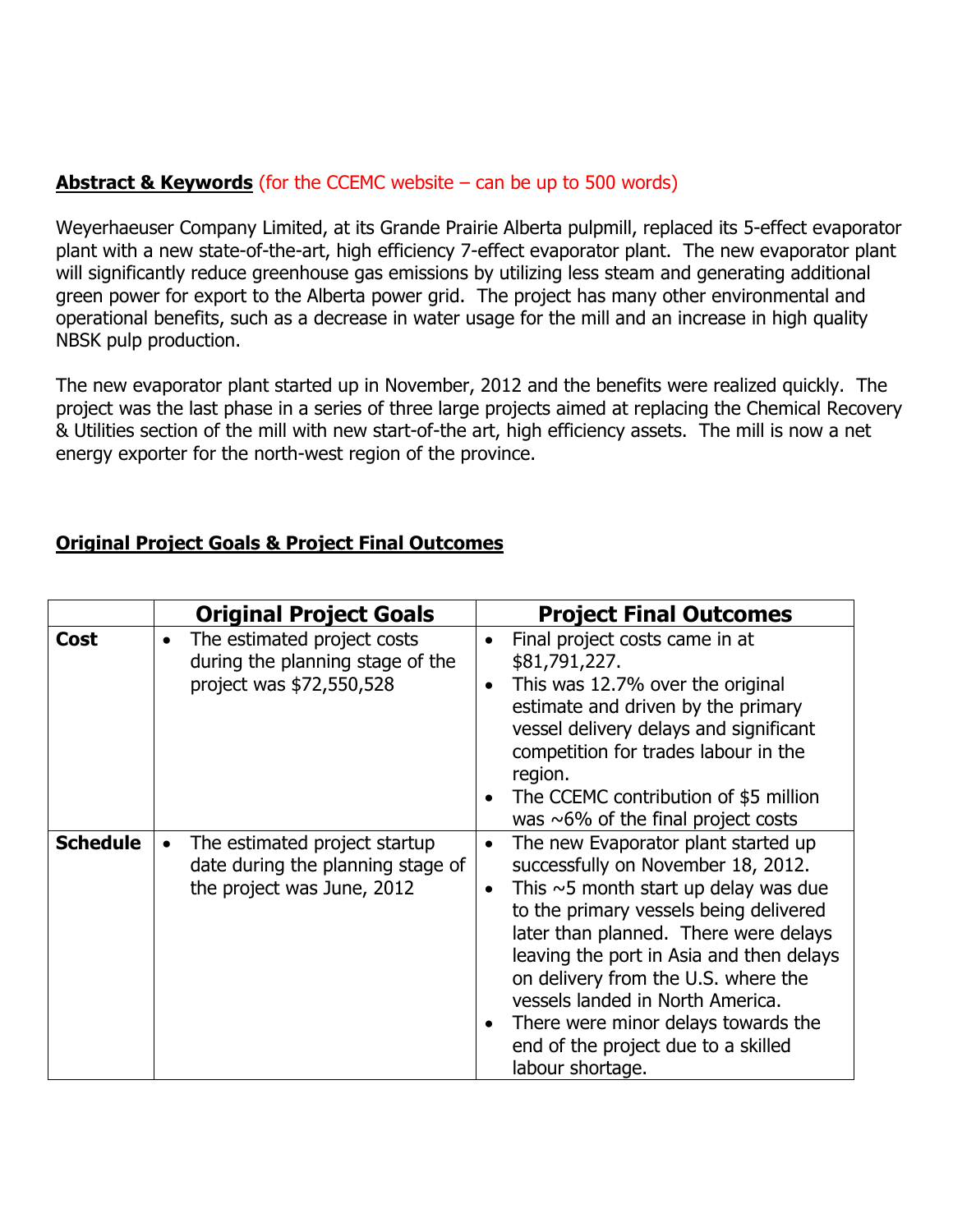| <b>Outputs</b> | $\bullet$ | The key deliverables for the<br>Evaporator project were:                          | $\bullet$ | Since the start up of the new<br>Evaporator plant the mill immediately<br>realized some of the benefits and has<br>consistently been progressing towards<br>others:                                                                                                                                    |
|----------------|-----------|-----------------------------------------------------------------------------------|-----------|--------------------------------------------------------------------------------------------------------------------------------------------------------------------------------------------------------------------------------------------------------------------------------------------------------|
|                | $\circ$   | Improved steam economy of<br>5.9 lbs of water evaporated<br>per lb of steam used. |           | The steam economy target was<br>$\circ$<br>realized right away.                                                                                                                                                                                                                                        |
|                |           | $\circ$ 80% solids delivered to the<br>recovery boiler.                           |           | $\circ$ For the full year 2013 & 2014 the<br>mill achieved 78% solids delivered to<br>the recovery boiler. The primary<br>issue in reaching 80% has been the<br>need to complete water washes,<br>introducing moisture into the<br>system. Work continues to get to<br>the final target of 80% solids. |
|                | $\circ$   | Throughput capacity of 2,554<br>gpm (gallons per minute).                         |           | The mill averaged 1900 gpm after<br>$\circ$<br>start up and has consistently moved<br>towards the design of 2,554 gpm.<br>Currently running in the 2,250 gpm<br>range.                                                                                                                                 |
|                | $\Omega$  | Generate 23 MW's of<br>additional power.                                          |           | $\circ$ As of January, 2014 the mill is<br>currently generating $\sim$ 18 MW's of<br>additional power. As we progress to<br>the throughput & solids targets we<br>will get to the 23 MW target.                                                                                                        |
|                |           | $\circ$ 8% water consumption<br>reduction.                                        |           | $\circ$ For the full year 2013 the mill saw a<br>10% reduction in water<br>consumption, beating the project<br>target.                                                                                                                                                                                 |
|                | $\circ$   | 6% pulp production<br>improvement.                                                |           | The mill has exceeded the 6% pulp<br>$\circ$<br>production improvement, meeting<br>the project targets & setting<br>numerous production records in<br>2013.                                                                                                                                            |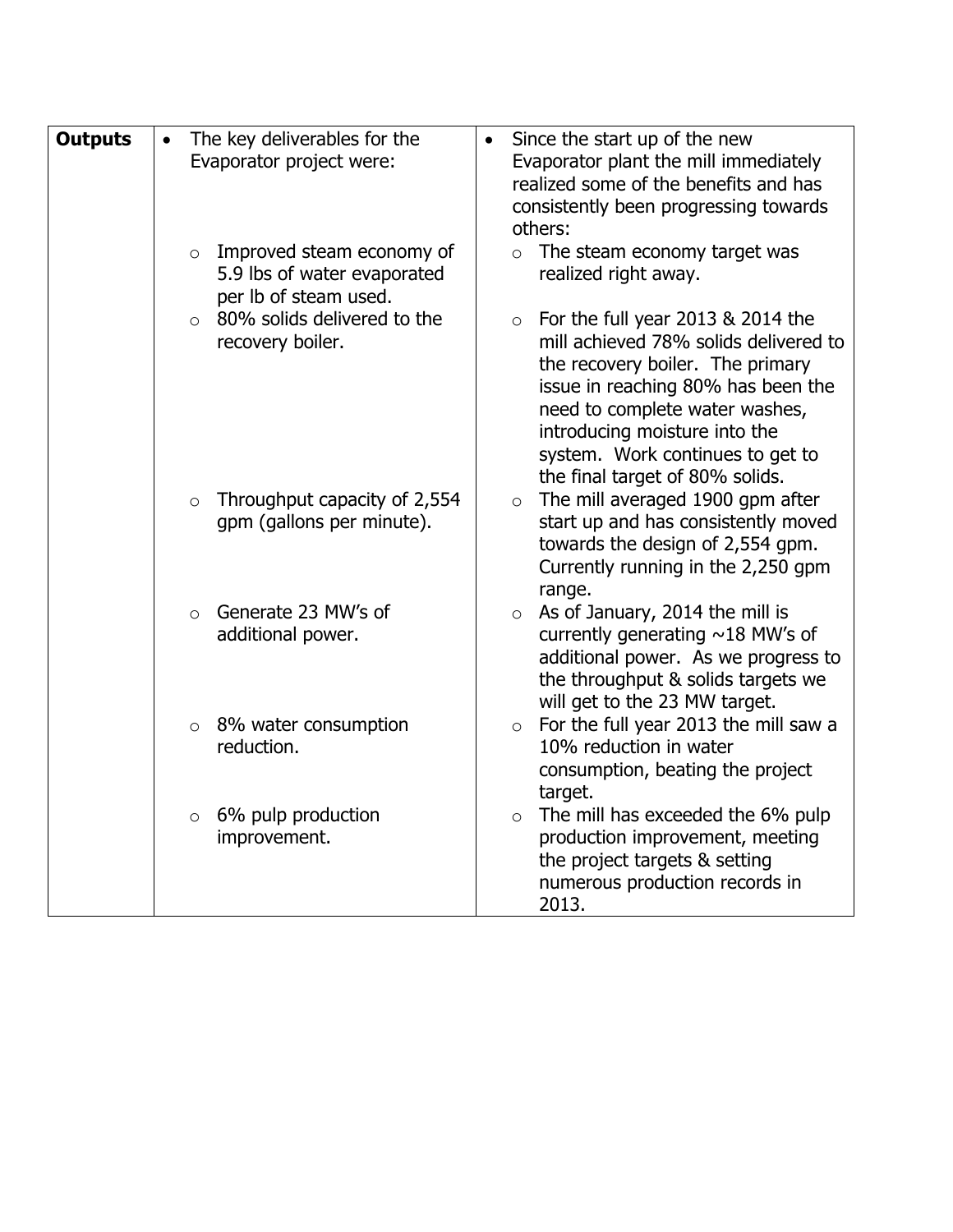### **Preliminary GHG Impact Assessment**

|                                                  | <b>Original Project Goals</b>                                                                                                                                                                                                                                                                                                                                                                                                                                                                                                                                                                                                                                                                                                                                                                                                                                                                                                                                                                                                                                                                                   | <b>Preliminary GHG Impact</b>                                                                                                                                                                                                                                                                                                                                                                                                                                         |
|--------------------------------------------------|-----------------------------------------------------------------------------------------------------------------------------------------------------------------------------------------------------------------------------------------------------------------------------------------------------------------------------------------------------------------------------------------------------------------------------------------------------------------------------------------------------------------------------------------------------------------------------------------------------------------------------------------------------------------------------------------------------------------------------------------------------------------------------------------------------------------------------------------------------------------------------------------------------------------------------------------------------------------------------------------------------------------------------------------------------------------------------------------------------------------|-----------------------------------------------------------------------------------------------------------------------------------------------------------------------------------------------------------------------------------------------------------------------------------------------------------------------------------------------------------------------------------------------------------------------------------------------------------------------|
|                                                  |                                                                                                                                                                                                                                                                                                                                                                                                                                                                                                                                                                                                                                                                                                                                                                                                                                                                                                                                                                                                                                                                                                                 | <b>Assessment</b>                                                                                                                                                                                                                                                                                                                                                                                                                                                     |
| <b>GHG</b><br><b>Impact</b><br><b>Assessment</b> | In the planning phase of the<br>project it was estimated that<br>GHG emissions would be reduced<br>by $112,160$ CO2e per year. The<br>key drivers to the estimate were<br>the additional 23 MW's of green<br>power & the additional 22,200<br>tonnes of pulp production.                                                                                                                                                                                                                                                                                                                                                                                                                                                                                                                                                                                                                                                                                                                                                                                                                                        | Based on the results achieved by the<br>$\bullet$<br>project in January 2014:<br>The pulp production target has been<br>met.<br>The mill is approximately 5 MW's<br>$\circ$<br>short on the power target.<br>The 5 year target GHG emissions<br>$\bullet$<br>reduction which was based on achieving<br>the full 23 MW's of additional green<br>power is still valid. The mill expects to<br>reach this level in the future as we<br>continue to optimize the project. |
|                                                  | The graph below is a summary of the number of EPC's our mill has been<br>generating each year under the SGER regulation. As shown, from the first<br>year in 2007 through 2012 (the Evaporator project started up in mid-<br>November 2012) we generated on average around 157,513 EPC's each year.<br>2013 was our first full year of operation with the new Evaporator plant and we<br>saw an increase of 25% in our EPC's for that calendar year. 2013 was<br>characterized by start up and optimization of the new Evaporator plant<br>throughout the year. A 25% increase in the first full year of operation is a<br>significant improvement over where we were prior to the project. We expect<br>to see more improvement going forward.<br>Our 2013 EPC's were chosen for random audit in November, 2014 under the<br>SGER legislation. We received the final audit report from SAI Global in<br>January, 2015. We also have the 3rd party verification by CRA that was<br>completed in Q1/2014 for our 2013 compliance year. Both reports have been<br>attached as verification of the GHG assessment. |                                                                                                                                                                                                                                                                                                                                                                                                                                                                       |